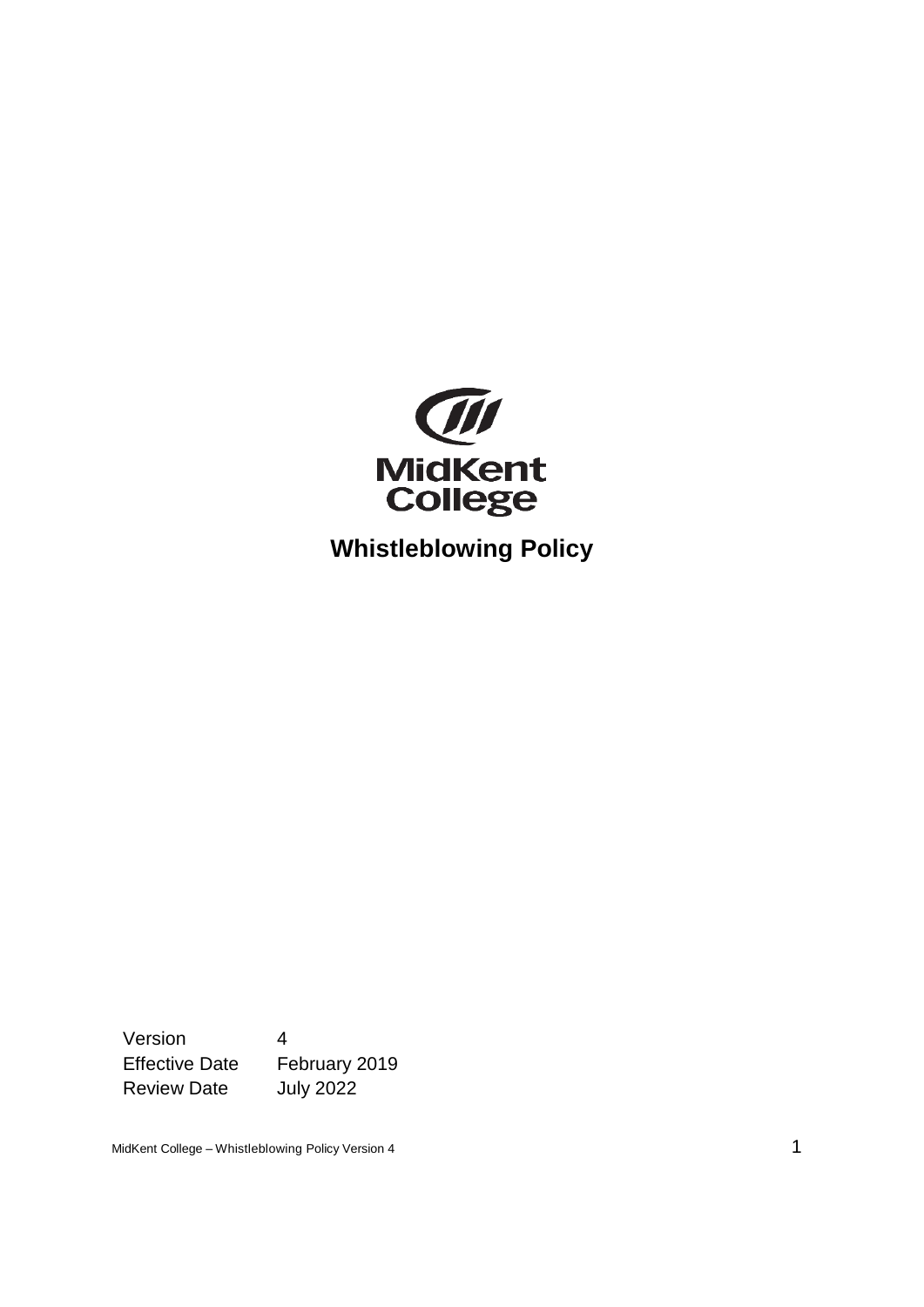## **1. Introduction**

- 1.1. All organisations face the risk of things going wrong from time to time, or of unknowingly harbouring illegal or unethical conduct. Members of staff and students are often the first to realise that there is or may be something seriously wrong within the College. However, they may not express their concerns because they feel that speaking up would be disloyal or that they will suffer a detriment.
- 1.2. Malpractice within the College is taken very seriously therefore the College actively encourages all members of staff and students to raise their concerns where they have a reasonable belief that malpractice has or is likely to take place. These concerns should be raised as soon as practicable rather than waiting for proof or evidence.
- 1.3. This procedure is intended to provide safeguards to enable members of staff to raise concerns about malpractice in connection with the College. The aim is to provide a rapid mechanism under which genuine concerns can be raised internally and if necessary, externally without fear of adverse repercussions to the individual. It is also intended to promote, throughout the College, a culture of openness and a shared sense of integrity by inviting all employees to act responsibly in order to uphold the reputation of the College and maintain public confidence.

# **2. Scope and Aim of Policy**

- 2.1. This policy applies to all employees, students, contractors, trainees and agency contract staff working for the College, regardless of their levels and grades.
- 2.2. The purpose of this policy is to balance the need to provide safeguards for members of staff and students who raise genuine concerns about malpractice against the need to protect other members of staff, members of the Corporation, students and the College against uninformed or vexatious allegations made against them. A flow chart is provided at Appendix 1 to assist with understanding the process to be followed for this policy.

# **3. Definition of Whistleblowing**

- 3.1. Whistleblowing is the disclosure of information which:
	- Relates to some danger, fraud or other illegal or unethical conduct in the workplace;
	- Is made by an individual who has a reasonable belief in the past, present or anticipated wrongdoing;
	- Is made in good faith, in pursuit of a good motive and not for personal gain;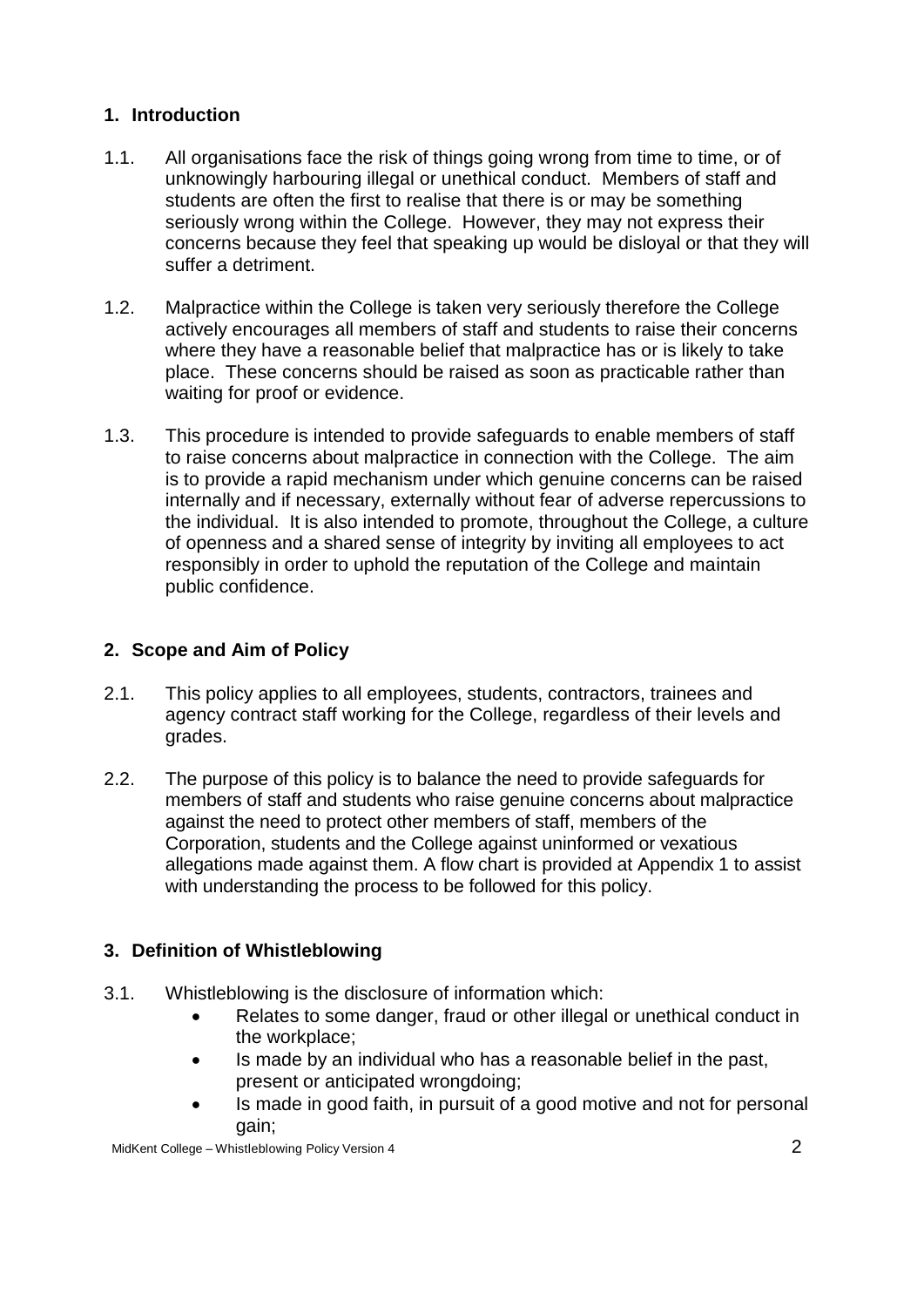Is made using the correct disclosure procedure.

## **4. Examples of Malpractice**

- 4.1. You should make a disclosure if you have a reasonable belief that:
	- Fraud or financial irregularity has been or is likely to be committed;
	- Corruption, bribery or blackmail has occurred or is likely to occur;
	- A criminal offence has been committed, is being committed or is likely to be committed;
	- Malpractice or ill treatment of a student or colleague or abuse of their rights has been committed;
	- The College has failed to comply with a legal or regulatory obligation;
	- A miscarriage of justice has occurred, is occurring or is likely to occur;
	- The Health and Safety of any individual has been, is being or is likely to be endangered;
	- The environment has been, is being or is likely to be damaged;
	- There has been or is likely to be an improper use of authority;
	- Serious financial maladministration arising from the deliberate commission of improper conduct;
	- There is a threat to the safety of the College's property;
	- Failure to meet professional quality standards;
	- Any person is attempting to deliberately conceal evidence relating to any of these matters.
- 4.2. If you are unsure whether your concerns fall within the above or whether to use this procedure, you should obtain an independent advice from:
	- Your trade union representative;
	- The independent charity "Public Concern at Work", where you will receive free and confidential advice about how to raise a concern about serious malpractice at work. For further information see their website [www.pcaw.co.uk](http://www.pcaw.co.uk/) or telephone their helpline on 020 7404 6609.
- 4.3. The HR Department will also be able to help you determine whether your concern falls within the scope of any other policy and procedure. The important distinction between a grievance and a disclosure under this procedure is that a grievance normally affects an individual's own employment circumstances while a qualifying disclosure relates to a wider public interest.

# **5. Internal Disclosure Procedure**

5.1. This procedure applies to the disclosure by an individual ('the Whistleblower') who has reasonable grounds to believe any examples of malpractice specified in Section 4 has occurred, is occurring or is likely to occur in connection with the College.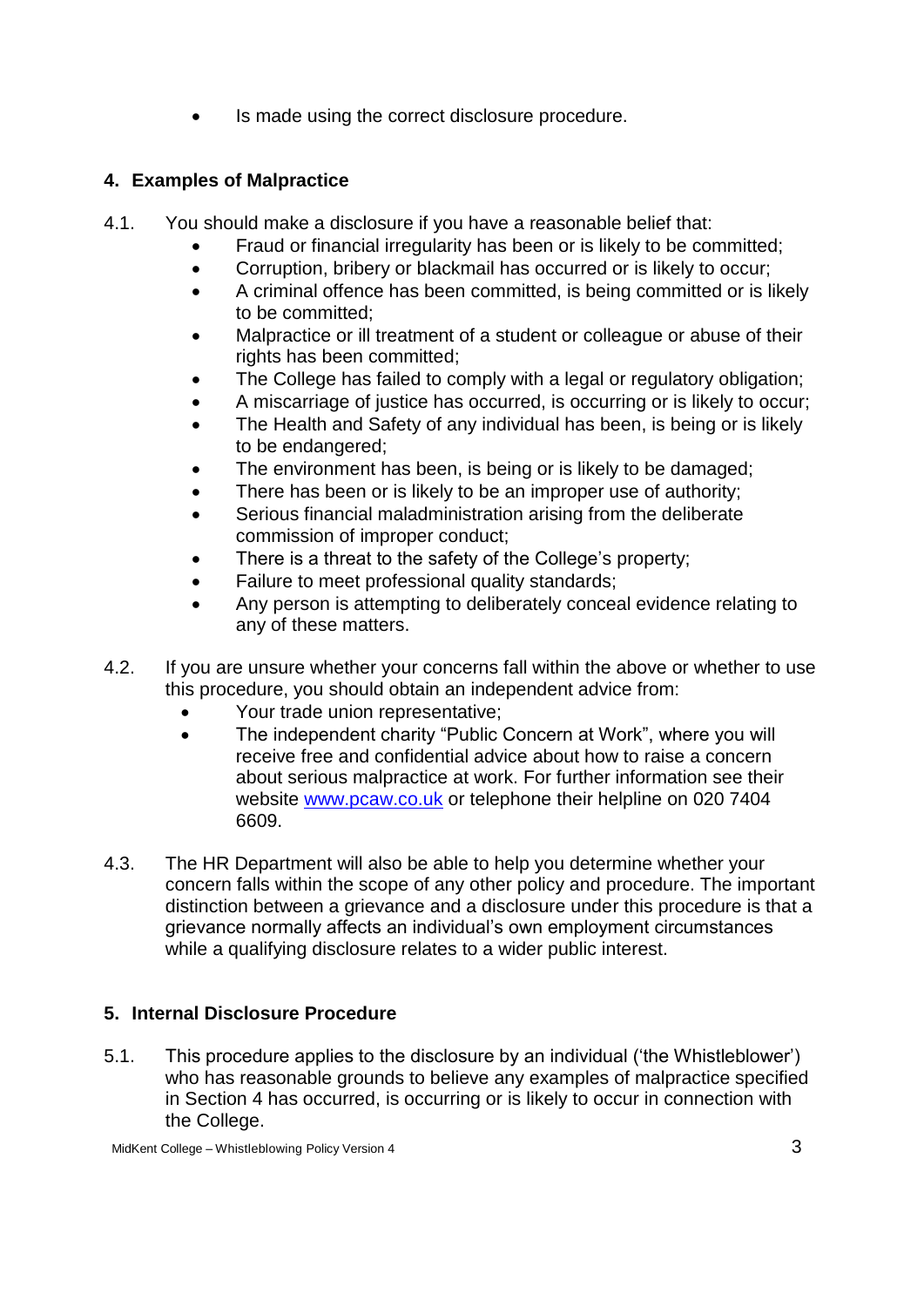- 5.2. The Whistleblower should disclose, in confidence, the grounds for the belief of malpractice as soon as reasonably practicable to their immediate line manager or to the Director of HR, who will appoint an Investigating Officer. The Investigating Officer will be independent of the decision-making process and will not be a member of the Executive Group, in the interests of fairness.
- 5.3. If the Whistleblower feels that the matter is so serious that they cannot discuss it with any of the above, they should contact the Executive Director responsible for Human Resources or the Principal & CEO. If the concern is related to the Director of HR, the matter should be raised with the Executive Director responsible for Human Resources. If the concern is related to the Executive Director responsible for Human Resources, the matter should be raised with the Principal & CEO in their absence.
- 5.4. Any disclosure made under this procedure shall, wherever possible, be in writing, but, if this is not practicable, any such disclosure may be oral, at the choice of the Whistleblower. The Whistleblower should provide as much supporting evidence as possible about the disclosure and the grounds for their reasonable belief of malpractice.
- 5.5. On receipt of the disclosure, the Whistleblower will be invited to an investigation interview with the Investigating Officer to ascertain the area of concern and how the matter might be best resolved. The interview will take place as soon as practicable after the initial disclosure. The Whistleblower may be accompanied by a trade union representative or a work colleague at the interview. Notes or an audio recording of the interview will be provided to the interviewee.
- 5.6. The person(s) against whom the allegations have been made will be provided with details of the allegations and will be invited to an interview with the Investigating Officer. They may be accompanied by a trade union representative or a work colleague at the interview. Notes or an audio recording of the interview will be provided to the interviewee.
- 5.7. Following the investigation interviews (or after the initial disclosure if the Whistleblower declines to attend an interview), the Investigating Officer will consider the following:
	- Whether the matter should be reported to the police;
	- If the matter should be reported to the Education and Skills Funding Agency, the Department for Education and Employment, the National Audit Office or other appropriate public authority;
	- Whether the matter should be investigated further either internally by the College or by the Audit Committee or some other committee of the Corporation and/or by external or internal auditors or investigators appointed by the College;
	- Whether an immediate suspension from work is necessary, particularly if allegations relate to ill treatment of students, staff or third parties (any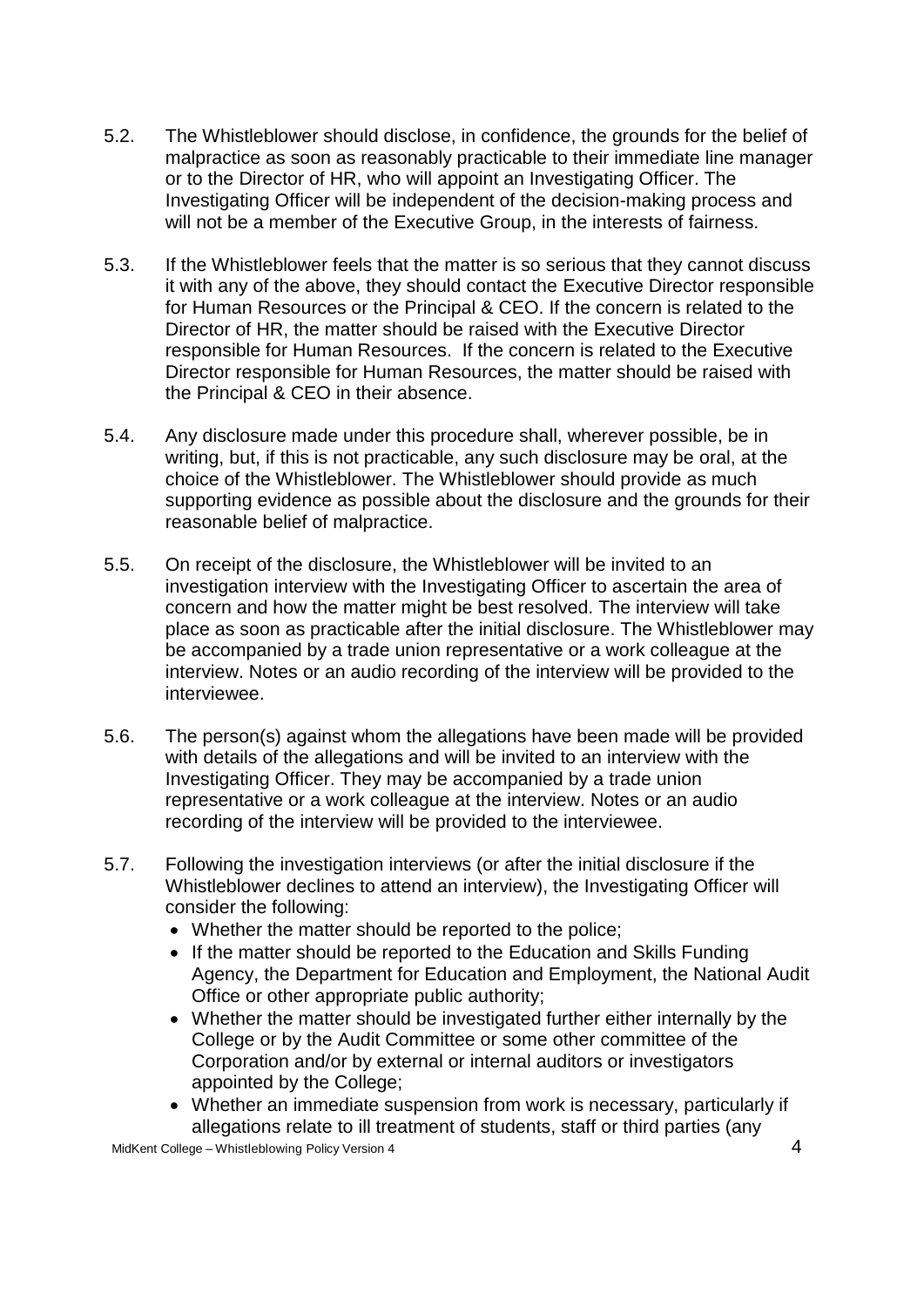suspension will be dealt with in accordance with the Disciplinary Policy and Procedure);

- That the matter is appropriate to be considered under this procedure and if not, whether the member of staff should consider using another more appropriate policy.
- 5.8. The recommendation that no further action by the College should be taken may be reached on the following basis:
	- That the Investigating Officer does not have a reasonable belief that malpractice within the meaning of this procedure has occurred, is occurring or is likely to occur; or
	- That the Whistleblower is not acting in good faith; or
	- That the matter concerned is already the subject of legal proceedings, or has already been referred to the police or other public authority; or
	- That the matter is already the subject of proceedings under one of the College's other procedures relating to staff or students.
- 5.9. Any recommendations made under this procedure will be made to the Principal &CEO unless it is alleged that the Principal & CEO is involved in the alleged malpractice or unless there are other reasonable grounds for not doing so, in which case the recommendations will be made to the Chair or the Vice-Chair of the Corporation. In any case the recommendations will be made taking into consideration sections 6 and 7 of this policy.
- 5.10. The recipient of the recommendations will take all steps within his or her power to ensure that they are implemented except where in view of the recipient there are good reasons for not doing so. If the Principal & CEO decides not to implement fully any such recommendations, they are required to communicate that decision in writing to the Chair of the Corporation as soon as practicable, together with the reasons for the decision.
- 5.11. Once the Principal & CEO (or other recipient) has decided what further steps (if any) should be taken, the Whistleblower will be informed of the decision. If no further steps by the College are proposed, the Whistleblower will be informed about the reasons for this. There is no right to appeal internally if the allegation is dismissed after an investigation.
- 5.12. Where there is no case to answer but the Whistleblower held a genuine concern and was not acting maliciously, the Investigating Officer should ensure that this employee suffers no reprisals.

## **6. External Disclosure Procedure**

**6.1. Disclosure to Prescribed Regulators**  If, having followed the internal procedure, the Whistleblower is not satisfied with the further steps (if any) decided upon or the outcome of any such steps, the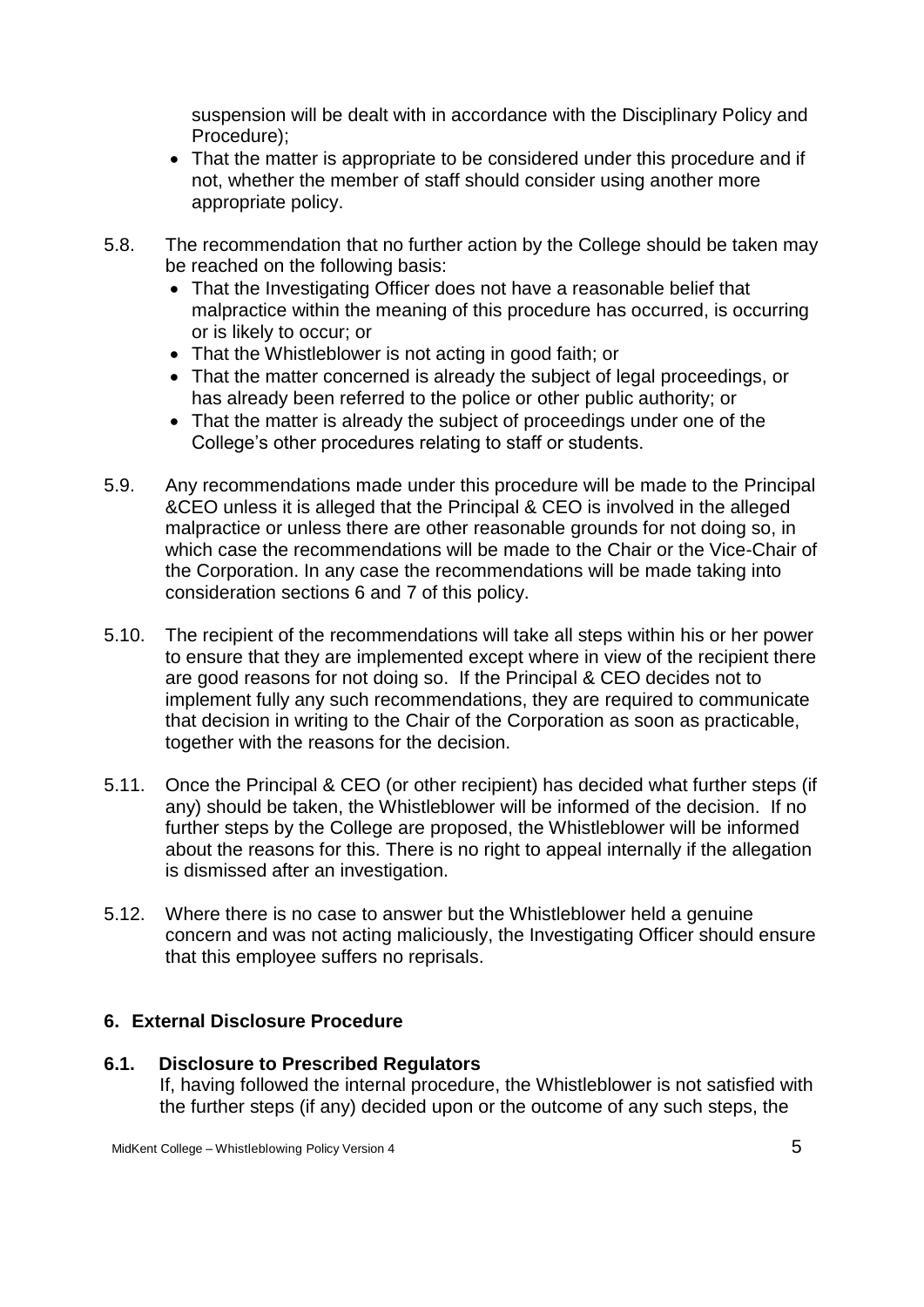Whistleblower may raise the matter concerned on a confidential basis directly to a Prescribed Regulator. A list of selected Prescribed Regulators can be found on [www.pcaw.co.uk/law/lawregulatorses.htm](http://www.pcaw.co.uk/law/lawregulatorses.htm)

The Whistleblower is also entitled to make a disclosure to a Prescribed Regulator irrespective of whether an internal disclosure has been made first. The Whistleblower will have to satisfy the following conditions in order to gain a legal protection whilst making their disclosure directly to a Prescribed Regulator:

- The disclosure must be made in good faith;
- It must be made to the regulator prescribed in an order made by the Secretary of State;
- The disclosure must fall within the description of matters in respect of which that Regulator is prescribed;
- The Whistleblower must have a reasonable belief that the information disclosed is substantially true.

### **6.2. Disclosure to Person Responsible for Relevant Failure**

If the subject matter of the disclosure concerns the conduct or a failure of a person other than the College, the Whistleblower is entitled to make the disclosure to that person. It is important to note that the Whistleblower has to reasonably believe that that party is solely or mainly responsible for the relevant failure.

### **6.3. Disclosure to Legal Advisor**

The Whistleblower may at any time disclose the matter on a confidential basis to a professionally qualified lawyer for the purpose of taking legal advice.

#### **6.4. Disclosures to Other Parties**

Disclosures to the media or other non-prescribed persons should be a last resort, when other internal and external avenues have been exhausted. The employees should be advised that the statutory provisions permit such disclosures only if certain conditions are satisfied, which relate to the Whistleblower's fear of being subjected to a detriment, a reasonable belief the College would conceal or destroy the evidence or if there was no action taken as a result of the previous disclosure. However it is advisable to seek professional advice before making this type of disclosure.

#### **6.5. Safeguards**

Any report or recommendation made in relation to the matter will not identify the Whistleblower, unless the Whistleblower otherwise consents in writing or unless there are grounds to believe that the Whistleblower has acted maliciously. In the absence of such consent or grounds, the Investigating Officer will not reveal the identity of the individual as the Whistleblower of information under this procedure except:

- Where the Investigating Officer is under a legal obligation to do; or
- Where the information is already in the public domain; or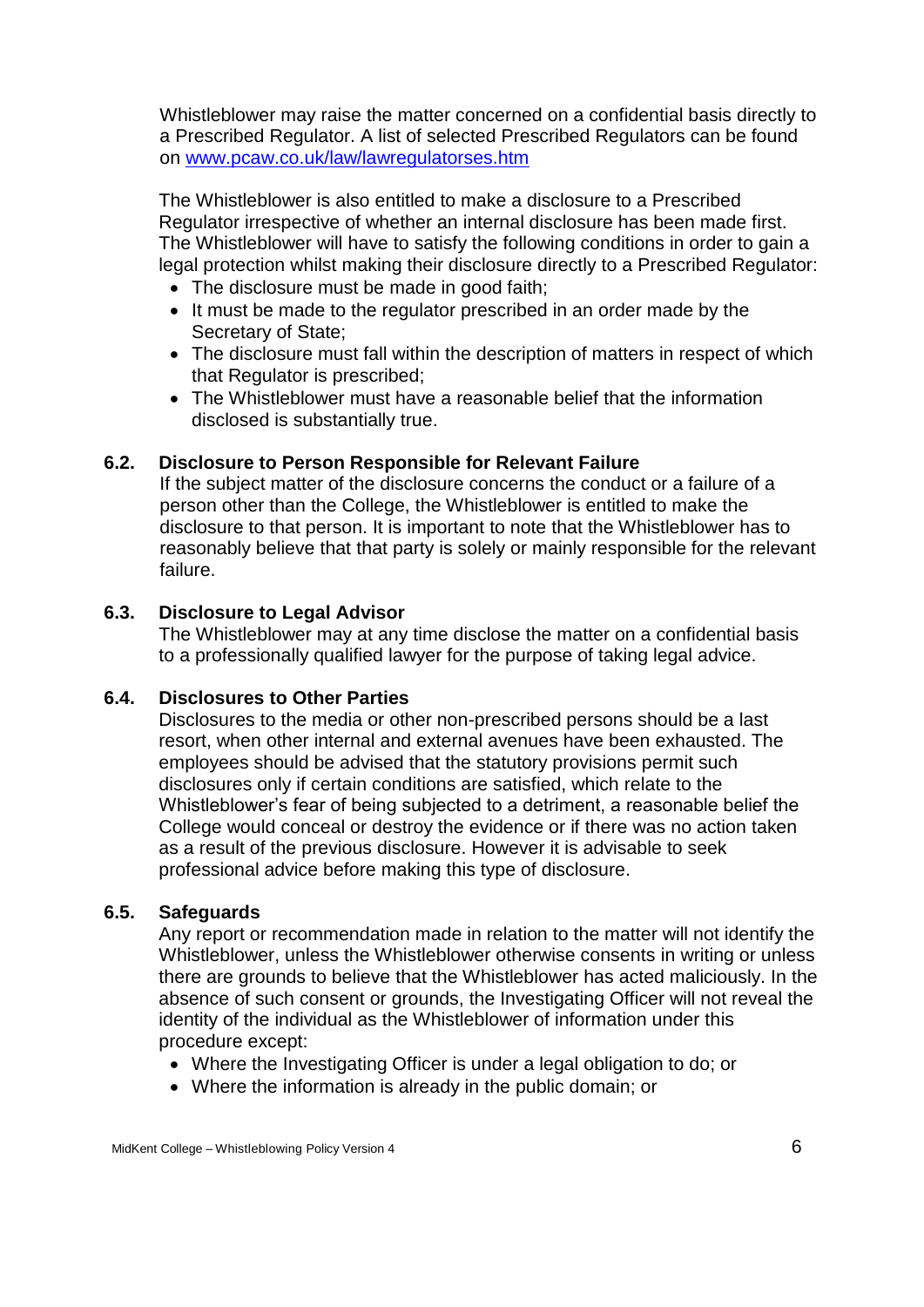On a strictly confidential basis to a professionally qualified lawyer for the purpose of obtaining legal advice.

Any documentation (including computer files and discs) kept by the Investigating Officer relating to the matter will be kept secure, so that as far as practicable only the Investigating Officer shall have access to it. As far as practicable, any documentation prepared will not reveal the identity of the individual as the Whistleblower of information under this procedure.

Where the Whistleblower involves a recognised trade union representative or work colleague in this procedure, the Whistleblower will be under an obligation to use all reasonable endeavours to ensure that the representative or work colleague keeps this matter strictly confidential save, as permitted under this procedure, as required by law or until such time as it comes into public domain.

The Whistleblower will not be required by the College, without his or her consent, to participate in any enquiry or investigation into the matter established by the College unless there are grounds to believe that the Whistleblower may have been involved in misconduct or malpractice.

Where the Whistleblower participates in any such enquiry or investigation, that participation will usually be required to be on an open rather than a confidential basis. The obligations of the Investigating Officer under sections 6 and 7 of this procedure will remain in relation to the identity of the individual as the original Whistleblower of information under this procedure.

## **7. Protection and Support for Whistleblowers**

- 7.1. The College will not (and it will use all reasonable endeavours to ensure that its employees do not) subject the Whistleblower to any detriment, on the grounds of the Whistleblower's disclosure of information under this procedure. The Whistleblower should report any complaints of such treatment to the Investigating Officer. If the Whistleblower wishes the Investigating Officer to take action in relation to such complaints, the Whistleblower may be asked to consent in writing to the Investigating Officer revealing the Whistleblower's identity for the purposes of any such action.
- 7.2. No disciplinary action will be taken against a Whistleblower on the grounds of a disclosure raised in good faith and in accordance with this procedure.
- 7.3. Any individual who uses this procedure to make malicious, frivolous, vexatious, unreasonable or unfounded allegations, for personal gain or for ulterior motives, may be subject to disciplinary proceedings.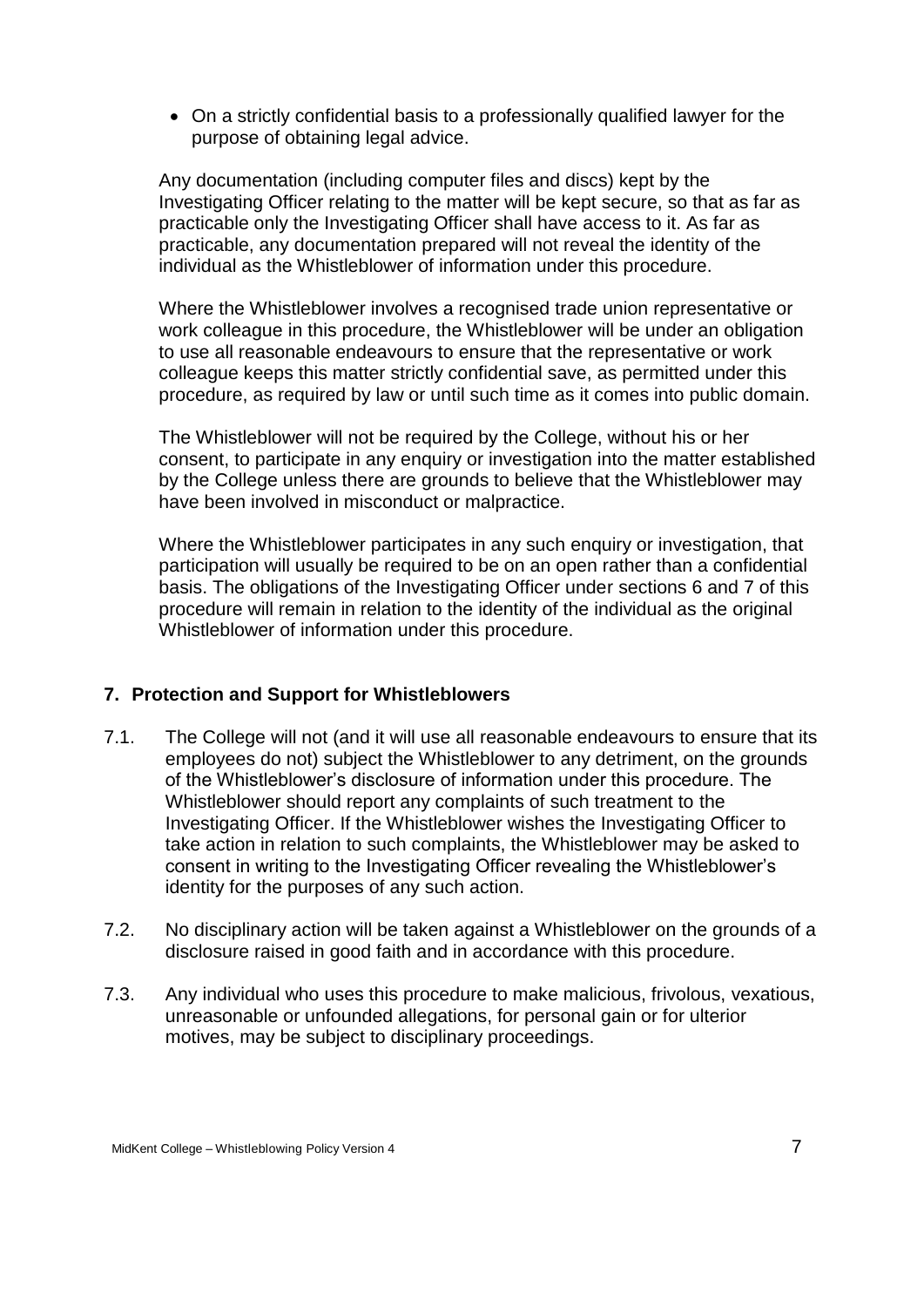### **8. Duties and Responsibilities**

#### 8.1. **Executive Group**

The Executive Group is responsible for ensuring that as far as is reasonably practicable, the policy is applied fairly and consistently to eligible employees.

#### 8.2. **Managers**

Managers are responsible for ensuring employees are made aware of the policy. Managers have a responsibility to ensure that, where a concern is raised, it is dealt with quickly following the guidance in this policy.

#### 8.3. **Employees**

Employees are responsible for ensuring they are familiar with the provisions of the policy and, where necessary, to follow the process detailed in the policy should they wish to raise any concerns.

#### 8.4. **HR Department**

The HR Department is responsible for advising and supporting managers and employees in dealing with the process detailed within the policy; providing support for those involved in a whistleblowing claim, ensuring consistency in the way the policy is applied.

#### **9. GDPR**

9.1. All records associated with this policy will be retained and disposed of in accordance with the HR Retention policy.

#### **10.Associated Policies and Procedures**

10.1. Disciplinary Code & Procedure

## **11.Policy Validity**

11.1. This policy is valid for the academic years 2018-2022 and is due for review in July 2021.

#### **12.Policy Owner and Writer**

- 12.1. The Senior Manager responsible for this policy is: The Executive Director responsible for Human Resources.
- 12.2. The current writer responsible for this policy is: Ian Johnston, Director of HR & Payroll.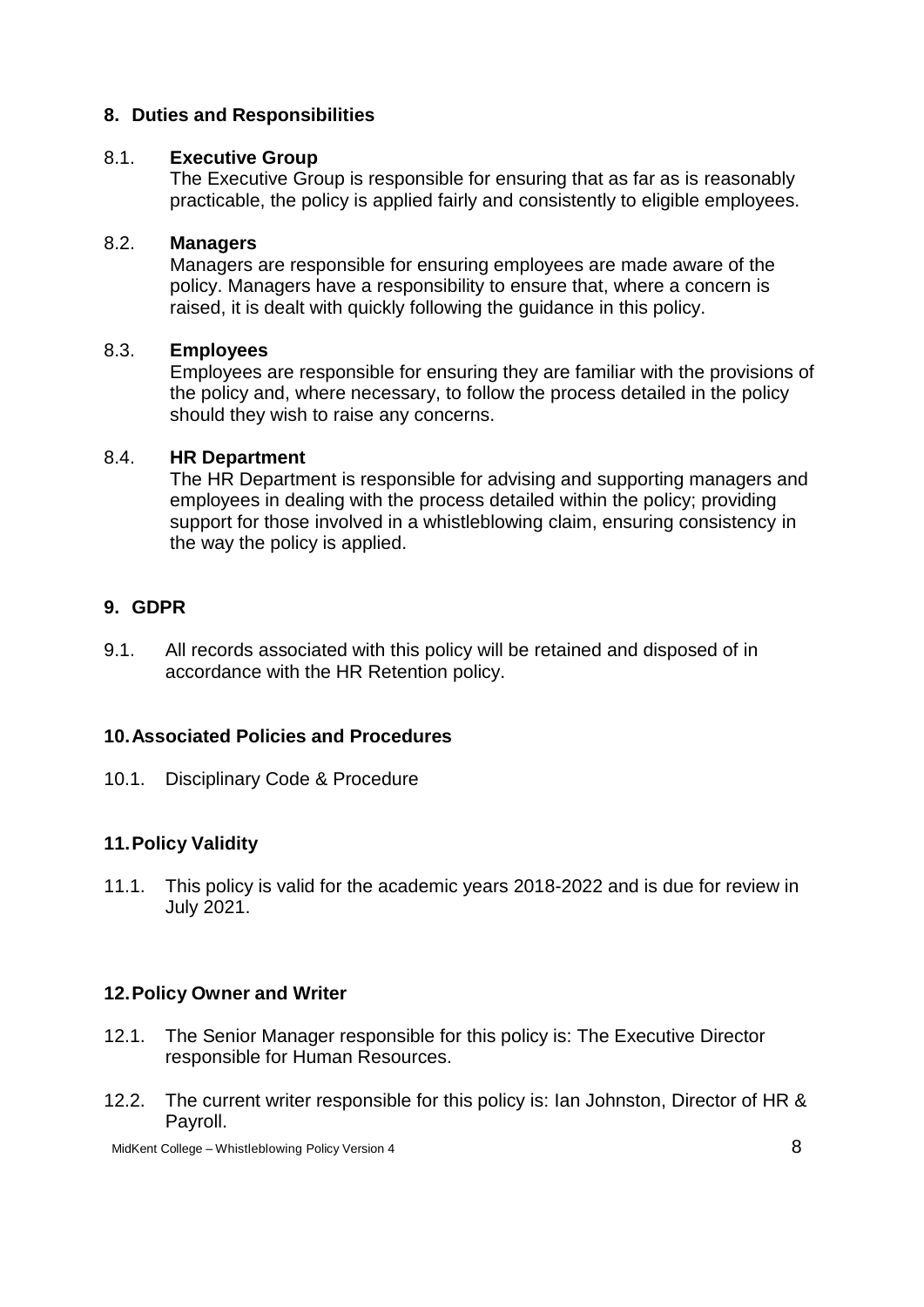### **13.Policy Monitoring, Review and Evaluation**

13.1. A review of this policy will be undertaken by the review date by the policy writer and will be approved by the Person responsible.

## **14.Equality Impact Assessment**

14.1. This policy has been Equality Impact Assessed and generates no concerns about differential impact. The Equality Impact Assessment is filed on the Quality SharePoint site.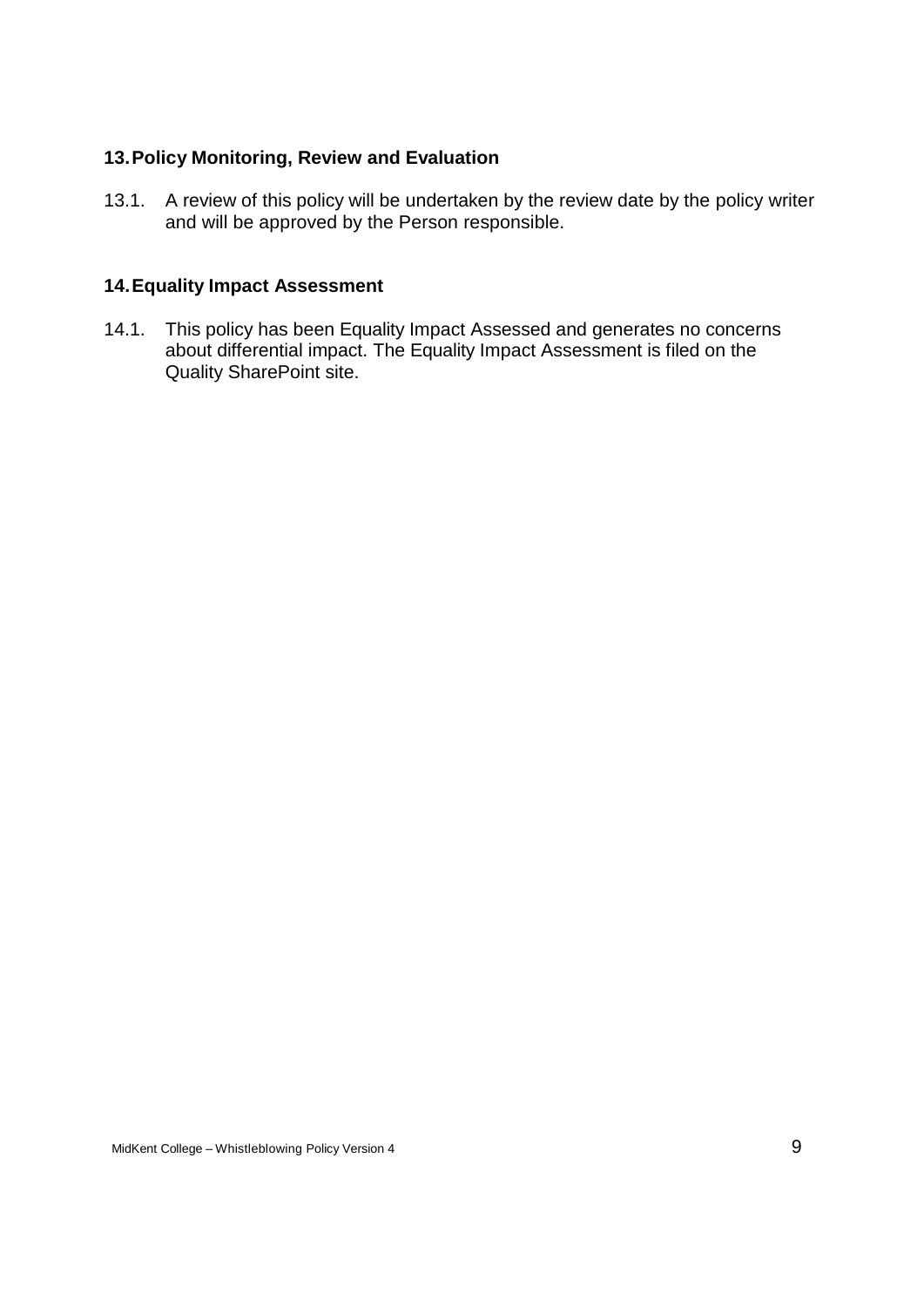## **Appendix 1**